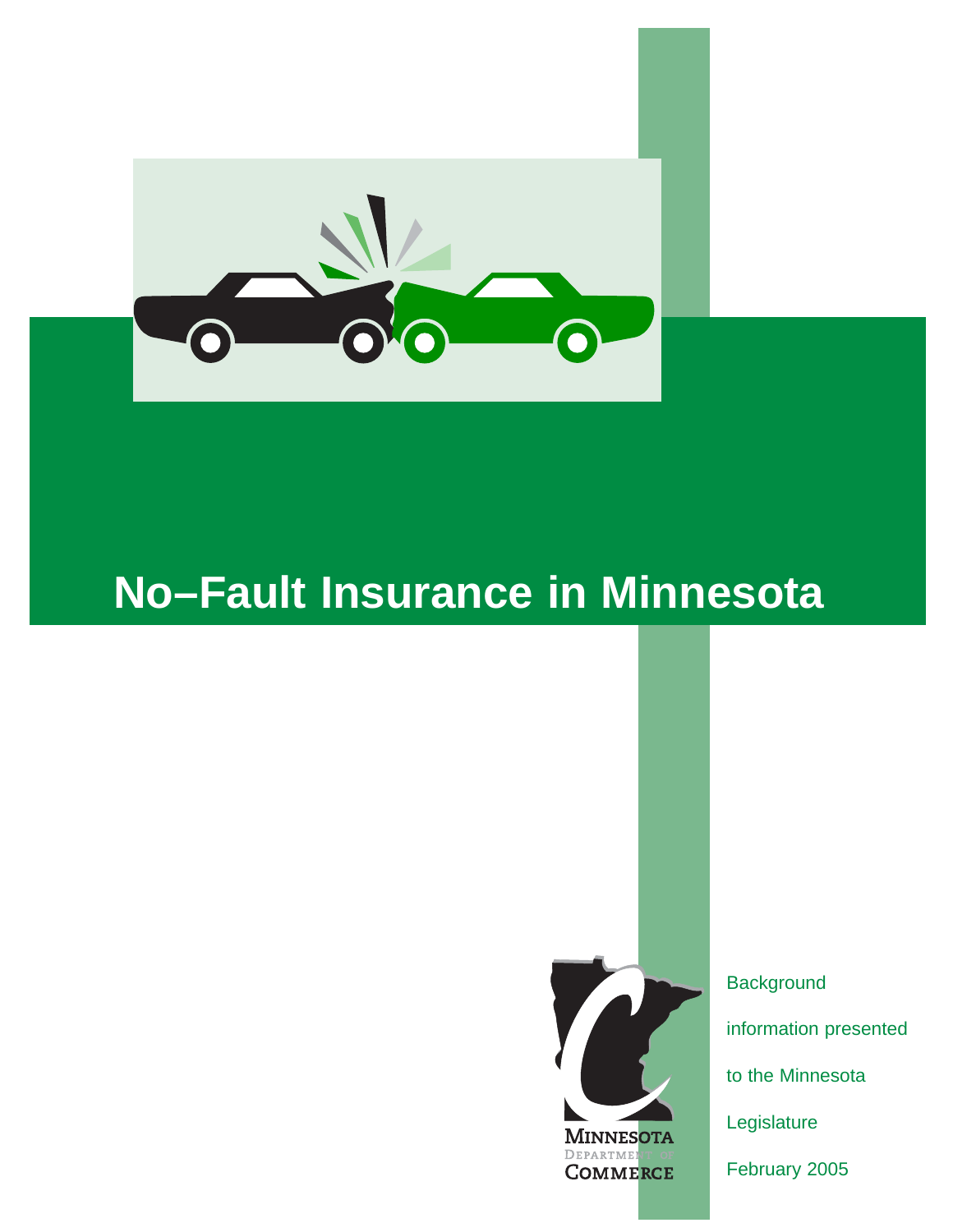# **Minnesota No-Fault Automobile Insurance**

#### **Summary**

- An automobile insurance policy covers several types of claims arising from accidents with cars. Some coverages are required by state law and some are optional.
- Liability protects your assets when you are legally liable for an accident. The insurance pays, on your behalf, for injuries to people and damage to their car. This coverage is mandatory.
- **No Fault** (also known as **Personal Injury Protection** or **PIP**) provides medical and wage loss benefits for you and your family. Fault doesn't matter. This coverage is mandatory.
- **Collision** and **Comprehensive** cover damages to your car. Collision applies if you are in an accident with another car or object. Comprehensive covers losses that are not collisions, such as theft or hail, and also accidents involving deer. These coverages are optional.
- **Uninsured** and **Underinsured** pay your medical expenses after No Fault is exhausted when the other driver is legally liable but either does not have insurance or does not have enough.

#### **Facts and Figures on Minnesota Personal Automobile Insurance.**

- Personal Automobile Insurance is the largest line of property-casualty insurance countrywide and in Minnesota. In 2003, premiums totaled \$2.9 billion. No-Fault premiums accounted for slightly over \$500 million. Premiums have increased steadily over the past five years.
- The Minnesota market is competitive with approximately 200 companies selling insurance. However, the top five writers sell 50% of the business.
- Profits vary from year to year. The last two years have been profitable, but the three years before that had poor experience.
- No-Fault medical losses total about \$300 million a year.

#### **Comparisons with Other States.**

- Automobile insurance in Minnesota costs significantly more than it does in the neighboring states. In 2001, the most recent year for which we have data, Minnesota annual premiums were \$809 per car. Premiums in Wisconsin and the Dakotas ranged from \$630 to \$648. In Iowa, annual premiums were \$596.
- The major difference between Minnesota and the neighboring states lies in the requirement for and the cost of No-Fault insurance. In Minnesota, the average annual premium for the mandatory coverages required by statute was \$409. The costs for mandatory coverage in the neighboring states ranged from \$232 in North Dakota to \$299 in Wisconsin.
- Compared to other states that have No-Fault, Minnesota No-Fault costs seem unusually high.

#### **Trends in No-Fault Insurance**

- Data from recent filings indicates that the number of claims per insured car is declining slightly. The average cost per claim is increasing.
- Other states appear to be having problems with fraud.

### **Options for Reducing the Cost of No-Fault Insurance**

- Repeal No-Fault.
- Make No-Fault medical benefits secondary to the injured person's medical insurance.
- Allow Auto Insurers to implement a managed care program .
- Decrease the amount of required No-Fault coverage.
- Increase the tort threshold.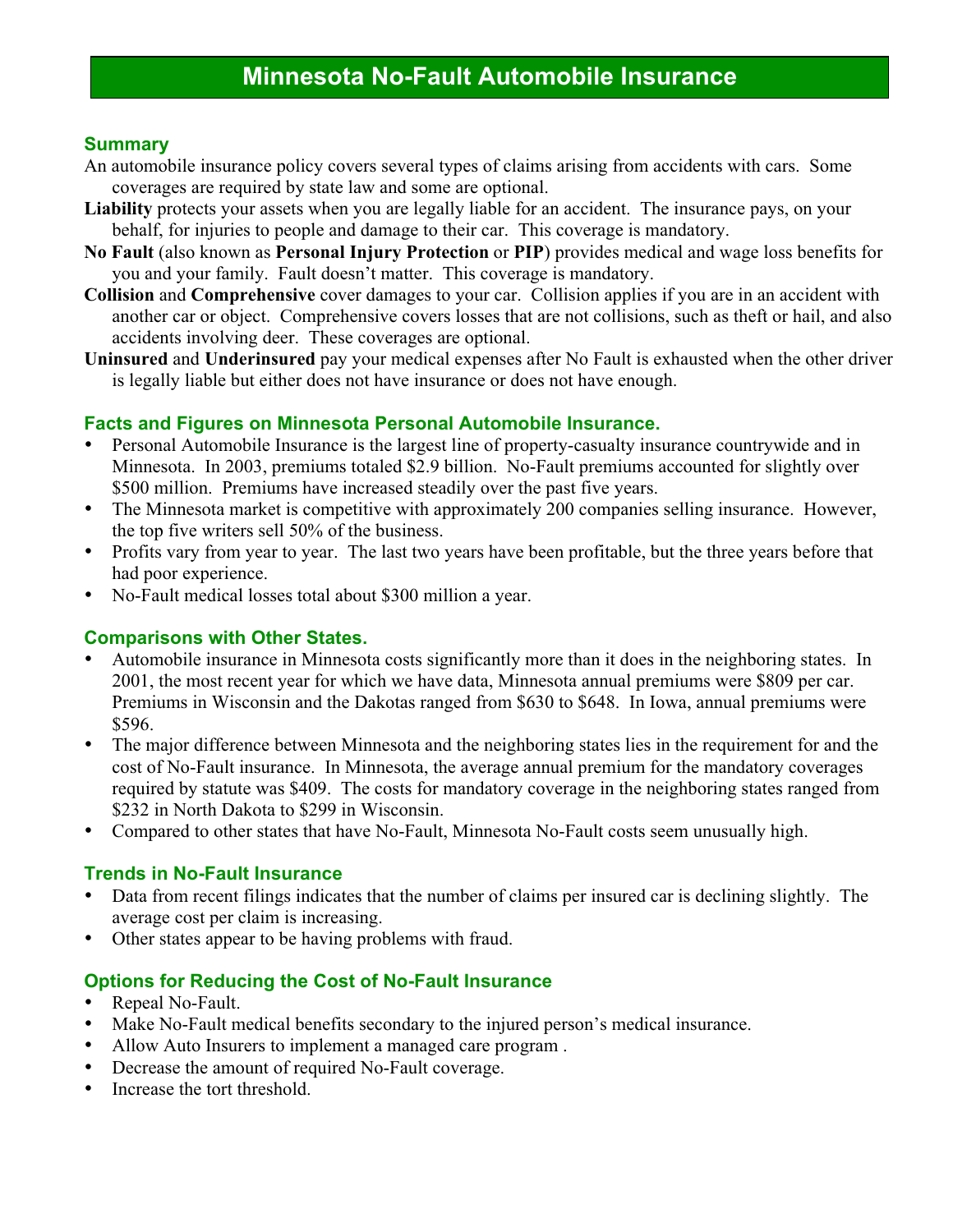#### **Facts and Figures on Minnesota Personal Automobile Insurance**

Personal Automobile Insurance is the largest line of property-casualty insurance countrywide and in Minnesota. Minnesota annual premiums total \$3 billion.

Premiums have been increasing steadily over the past five years. Over the past five years, premiums grew 30%, from \$2.3 billion to \$2.9 billion. In 2003, premiums were up 6%. The greatest increase has occurred in physical damage and No-Fault. Comprehensive and collision premiums grew 43%; No-Fault increased 32%; liability was up 17%.



Liability and no-fault are required by statute.



Of the \$3 billion in total premium, about 63% pays for losses. Over the past five years, No-Fault medical costs and wage losses averaged 12% of the premium dollar. Another 28% paid for damages to the policyholder's car from auto accidents or theft or other causes. "Innocent drivers" in accidents received 23%. Costs to settle claims averaged 13%, with these costs being higher for liability losses (15%) as opposed to comprehensive and collision (10%). Costs of issuing a policy and general business expenses associated with running a company accounted for about a fourth of the premium. In total, in the past five years, the personal auto insurance industry spent on losses and expenses what it collected in premiums.

The American economic system depends heavily on competition as the most effective way to achieve prices that are fair and not excessive. The same factors that work in the economy in general also function in the insurance industry. Minnesota laws require insurance rates to be adequate, not excessive, and not unfairly discriminatory. However, in dealing with excessive rates, the legislature has expressed a strong preference for letting competition work: "Rates are presumed not to be excessive if a reasonable degree of price competition exists at the consumer level with respect to the class of business to which they apply." (MN §70A.04)

Personal automobile insurance has the necessary characteristics to be a competitive market. There were 189 companies writing auto insurance in Minnesota in 2003; 125 of these had over \$1 million in premium. Although State Farm Mutual writes 22% of the market, this does not appear to be an undue concentration. Consumers have many choices.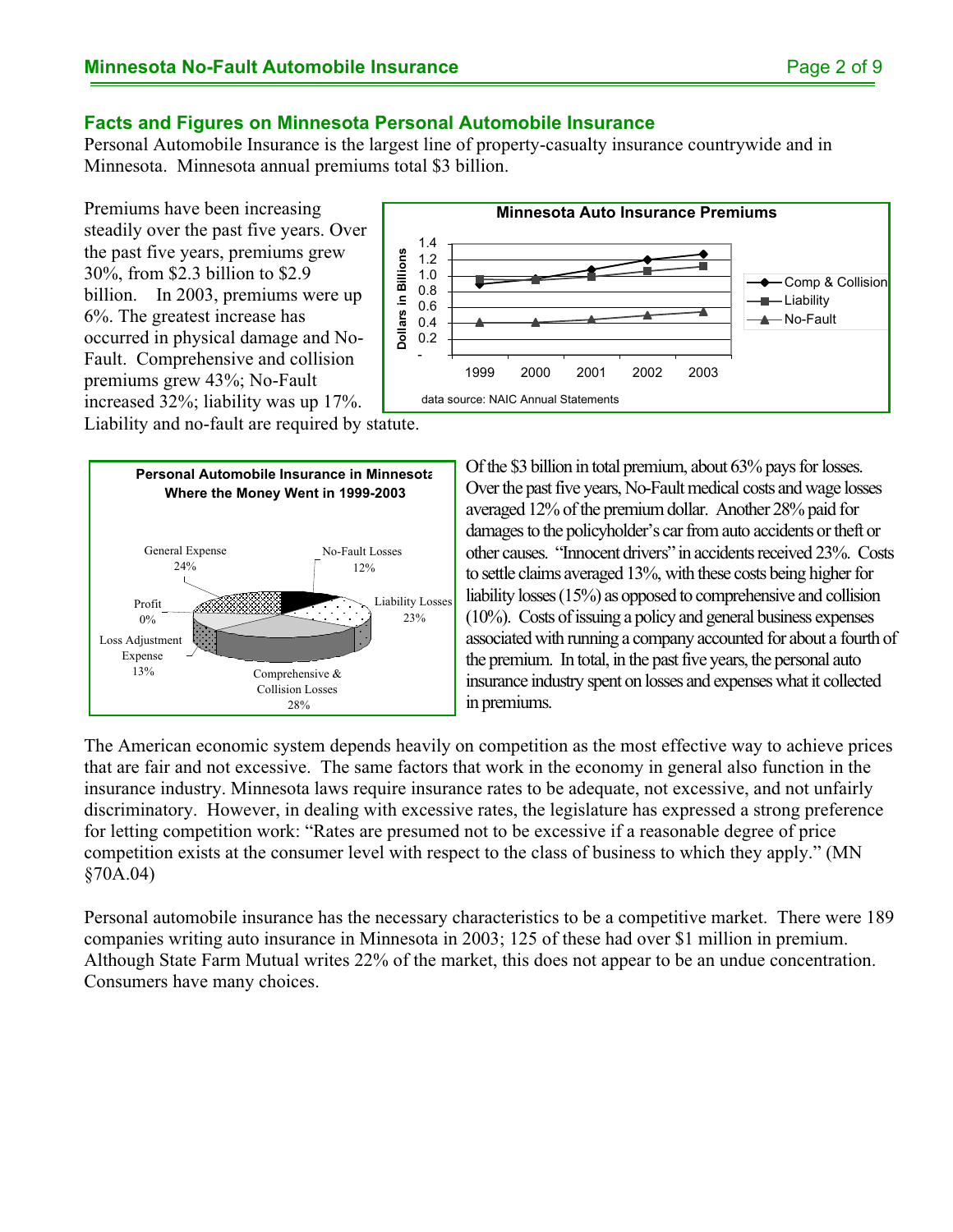| 2003 Written Premium | Market Share |
|----------------------|--------------|
| \$638,748,000        | $22\%$       |
| 335,350,000          | $11\%$       |
| 260, 261, 000        | $9\%$        |
| 149,672,000          | $5\%$        |
| 89,848,000           | 3%           |
| 71,863,000           | $2\%$        |
| 69,395,000           | $2\%$        |
| 65,515,000           | $2\%$        |
| 59,564,000           | $2\%$        |
| 51,358,000           | $2\%$        |
|                      |              |

| Top Writers of Personal Automobile Insurance in Minnesota |
|-----------------------------------------------------------|
|-----------------------------------------------------------|

Profits in personal automobile insurance vary from year to year. In insurance, the loss ratio measures profitability by comparing losses incurred to premium income. The break-even loss ratio (before investment income) varies by company and coverage, but is around 63% in personal automobile insurance. With a 63% loss ratio, an insurance company would have enough premium income to pay losses and all expenses, but the only profits would come from investment income. Comprehensive and Collision and No-Fault were quite unprofitable in 1999, 2000 and 2001. The losses were somewhat offset by the profits in Liability. All coverages were profitable in 2003.



Profits also vary by company. The table below shows the loss ratios for the past three years for the top five writers in Minnesota.

| LR<br>2001 | LR<br>2002 | LR<br>2003 |
|------------|------------|------------|
| 72%        | $61\%$     | 54%        |
|            |            |            |
| 89%        | 72%        | $52\%$     |
| 66%        | 56%        | 54%        |
| 61%        | 52%        | 52%        |
| 60%        | 54%        | 53%        |
| 61%        | 50%        | 45%        |
|            |            |            |

#### **Minnesota Loss Ratios\* (LR)**

data source: NAIC Annual Statements

\*The Loss Ratios exclude all Loss Adjustment Expense.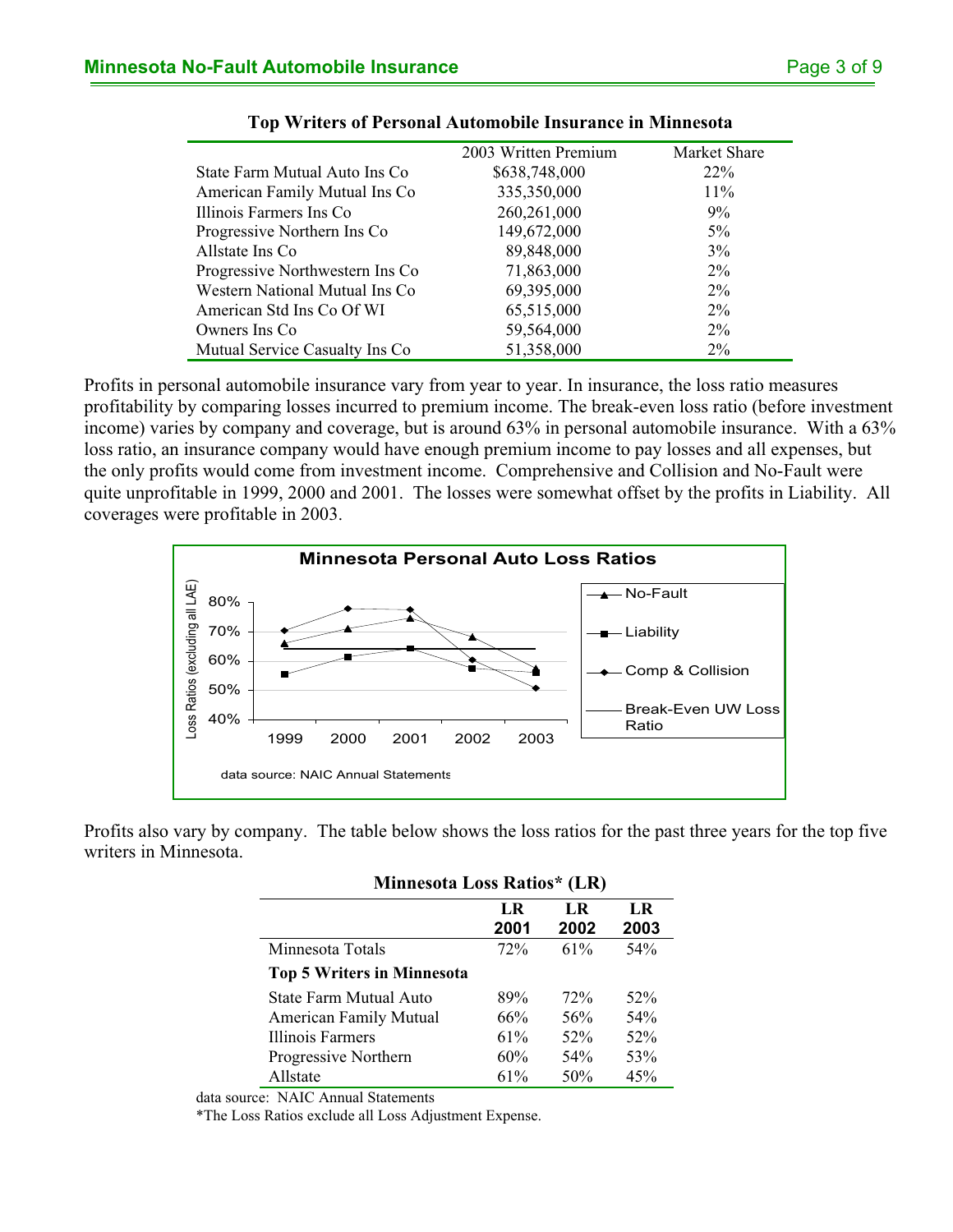#### **Comparisons with Other States**

On a countrywide comparison of private passenger automobile premiums, Minnesota is in the middle of the states, ranking 22nd, with an average annual premium of \$809 per car in 2001, the most recent year for which we have data. Currently, Minnesota is slightly below the countrywide average of \$817. Historically, Minnesota has been ranked lower (see graph below). Minnesota costs per car have been increasing faster than those in most states.

Minnesota is surrounded by states with some of the least expensive automobile insurance costs in the nation. In 2001, South Dakota, North Dakota and Wisconsin ranked 46th, 47th and 48th respectively and Iowa had the lowest costs in the nation. Iowans pay an average annual premium of \$596 per car, which is \$213 less than Minnesota's.

In comparing Minnesota with the neighboring states, the cost of No-Fault coverage is the major difference for the higher premiums. One would expect Minnesota collision costs to be higher because of the traffic density in the Twin Cities. However, collision costs per car are very similar among these states. For comprehensive, Minnesota is the middle with the Dakotas being higher and Wisconsin and Iowa being lower. One would also expect Minnesota liability costs to be less





because of No-Fault, but that's not the case. Minnesota is slightly less than Wisconsin, but significantly higher than the other three states. The No-Fault cost appears to be the major driver for the premium differences. Although North Dakota also has No-Fault, costs there are much less than in Minnesota.

Minnesota requires insurance for auto liability, no-fault, uninsured motorist (UM) and underinsured motorist (UIM). Minnesota is the only state requiring all four. Liability insurance is required by 47 states; 14 require no-fault and 1 requires medical; UM and UIM are required by 21 states and 4 states, respectively. Minnesota liability limits are also somewhat higher. Minnesota requires 30/60/10 limits, which means that \$60,000 is available for all persons injured in an accident, subject to a limit of \$30,000 for one individual, and \$10,000 is available for property damage. The Dakotas both require 25/50/25; Wisconsin requires 25/50/10; Iowa's limits are 20/40/15.

No-Fault costs seem unusually high in Minnesota. Most states do not have No-Fault coverage; there are only twenty that do. Among these states, Minnesota was 7th highest in No-Fault costs in 1999. Minnesota does not seem to have higher costs for other types of auto insurance: Minnesota is 45th in costs for Bodily-Injury Liability, 37th for Property Damage Liability, 38th for Collision. Although Comprehensive costs are relatively high (Minnesota was 6th ), this is a ranking shared with other plains states (North Dakota was 1st; South Dakota was 7th) and may be related to weather, i.e., hail. However, with No-Fault, Minnesota simply has more claims and a higher average cost than the other No-Fault states.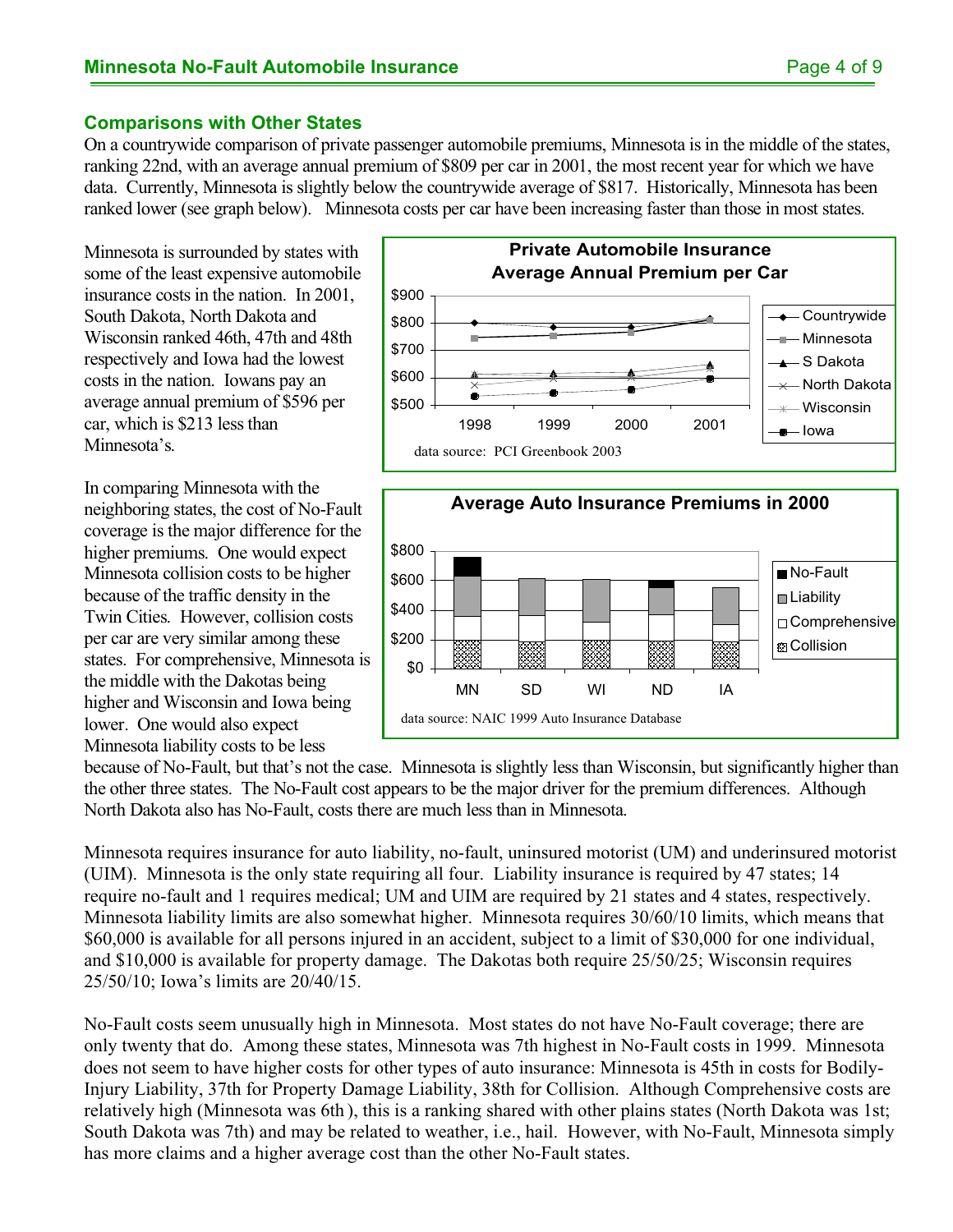#### **Trends in No-Fault Insurance**

Countrywide data from the Property Casualty Insurers Association of America indicates that on a countrywide basis the number of claims per insured car dropped in 1997 from the 1.9 level to 1.8. Since then, the frequency has remained at about the same place.



No-Fault Severity has been steadily been increasing.



Trends in Minnesota appear similar. A review of the most recent auto filings from the largest three writers in Minnesota indicates that these companies expect the frequency of their No-Fault claims to be relatively flat and the severity to be increasing.

| NO-FAUIT Frends Filed in Minnesota |           |          |
|------------------------------------|-----------|----------|
|                                    | Frequency | Severity |
| <b>State Farm</b>                  | $0.6\%$   | $7.2\%$  |
| American Family                    | $0.0\%$   | $3.5\%$  |
| Illinois Farmers                   | $-1.0\%$  | $3.0\%$  |

#### **No-Fault Trends Filed in Minnesota**

Several states are having problems with fraudulent no-fault claims. Minnesota is aware of these problems and will be developing an insurance fraud unit to help deal with this issue.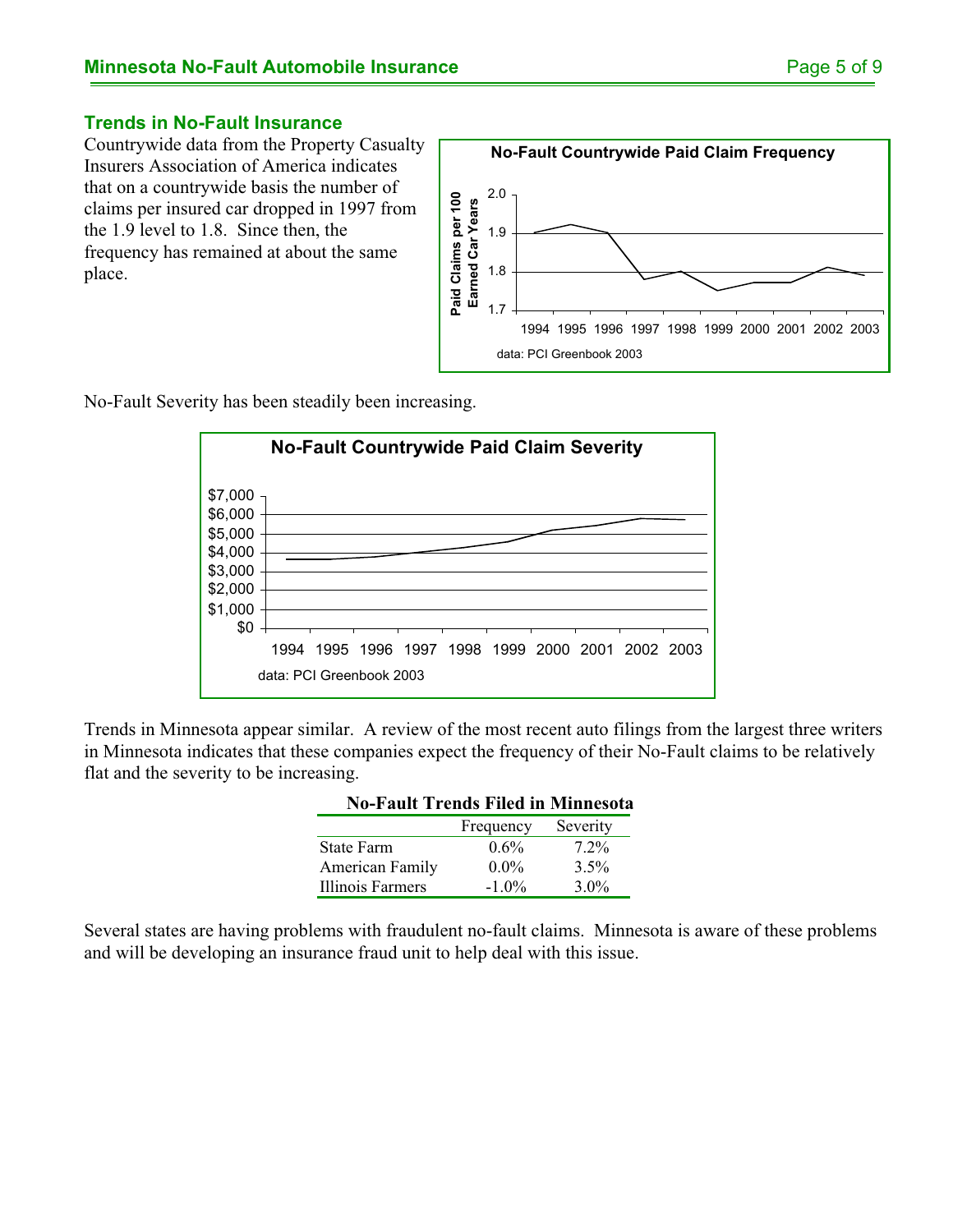#### **Possible changes to reduce the cost of No-Fault Insurance**

The suggestions below will all reduce the medical cost of No-Fault insurance. Exact savings are difficult to measure. In 2003, No-Fault premium in Minnesota totaled \$542 million. About \$300 million was spent on No-Fault medical costs. Reductions in claim costs do not transfer completely into premium reductions. This is because some portion of an insurance company's expenses is for fixed costs (rent, utilities, etc.) that do not decrease proportionally to reductions in claims costs.

#### **Repeal No-Fault**

No-Fault has not worked out as well as expected. In addition, it has become rather expensive and is susceptible to fraud. Georgia, Connecticut, Pennsylvania and Colorado have either returned to the tort system or repealed mandatory No-Fault. Colorado changed its law in 2003.

#### **Make No-Fault Medical Benefits Secondary to the Injured Person's Medical Insurance**

If No-Fault medical benefits became secondary to the policyholder's health policy, costs would be transferred from the automobile insurance system to the health care system. Efficiency might be improved since it seems likely that the health care system is better equipped to manage health care costs than the automobile insurance system.

Coordinating benefits would be a problem. No-fault provides some coverages that most health plans do not. Rehabilitation benefits, in particular, are more generous under No-Fault.

#### **Allow Auto Insurers to implement a managed care program**

Minnesota Statute §65B.44 Subd. 1(c) prohibits the use of managed care services to no-fault claimants. Allowing insurance companies to implement a managed care program would help control No-Fault costs. There are, of course, costs to setting up a managed care system and it is quite possible that smaller insurance companies would not be able to afford to implement one, particularly if Minnesota's law required special considerations unique to Minnesota.

#### **Decrease the amount of No-Fault coverage (currently, \$20,000 medical and \$20,000 wage loss)**

Decreasing coverage would save some money since the larger claims would be reduced. Many claims would still be completely covered. In 1999, the average No-Fault loss in Minnesota was \$5700.

#### **Increase the tort threshold (currently \$4000) or change the tort threshold from a monetary to a verbal one.**

There is always pressure on the threshold. In some instances, medical costs are inflated in order to gain access to the tort system. A monetary threshold erodes over time and verbal thresholds may also prove less effective than originally intended.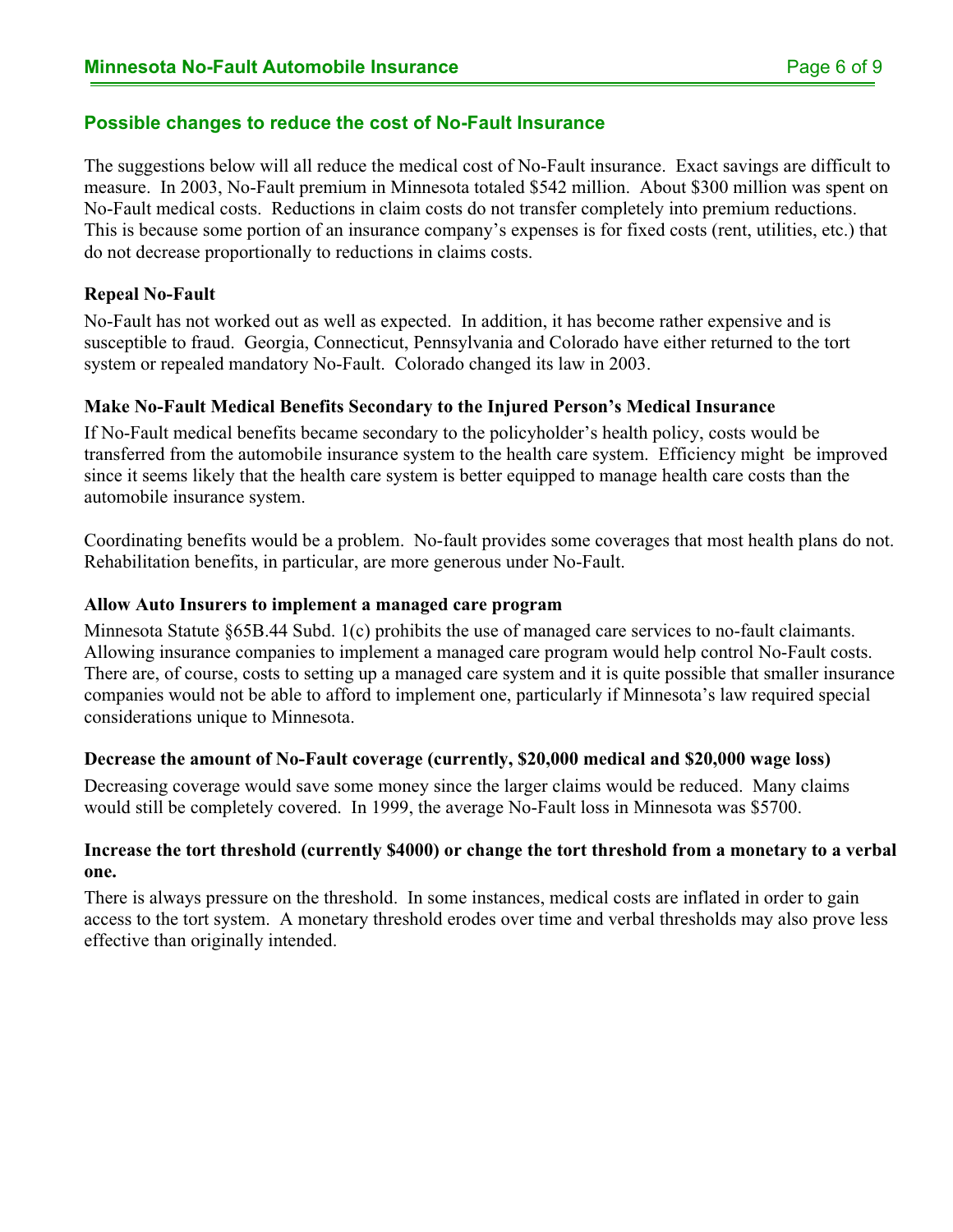### **Appendix: Expenses in Automobile Insurance**

#### **General Expenses**

Of the \$2.9 billion collected in automobile insurance premiums in 2003 in Minnesota, approximately \$700 million was spent on insurance company general expenses. In reporting these numbers to the state, insurers are required to split out acquisition costs.

- Payments to agents, termed Commissions and Brokerage in the Annual Statement, are about 8% of General Expenses.
- Other Acquisition expenses are about 7%. Most of Other Acquisition is salaries and employee costs (almost 60%) with items such as advertising, rent, equipment and postage/telephone in the 5% to 10% range.
- The remaining General Expense category is 5% of premium and covers the other costs of running a company. This category is also 60% salaries. Other significant cost items are underwriting reports, rent and equipment.

#### **Industry Underwriting Expenses for Personal Automobile Insurance as a Percentage of Written Premium**

| Commissions & Brokerage           | 8.4%    |
|-----------------------------------|---------|
| Other Acquisition                 | $7.2\%$ |
| General Expenses                  | $5.0\%$ |
| Taxes                             | 2.5%    |
| <b>Total Underwriting Expense</b> | 23.1%   |

These dollars are associated with a large number of policies and policy transactions. The table below shows these costs on a per policy basis. For example, the average Liability/No-Fault premium in 2002 was \$455. Of this amount, \$38 went to the agent. Another \$11 was paid in taxes. The remaining \$56 was spent by the company in evaluating and processing the policy and includes all costs not connected with settling claims. These are items such as salaries and benefits for employees, computer expenses, rent for the building, postage and telephone. In total, it costs the average company \$94, before taxes, to issue/renew and support a liability/PIP policy. If the policyholder wants to add comprehensive coverage, the company spends another \$40; collision adds \$49. Personal automobile insurance involves many relatively small transactions requiring individual attention, all of which add to costs.

#### **Underwriting Expenses per Policy for Personal Automobile Insurance**

|                                   | Liability & No-        | Collision     | Comprehensive | Total           |
|-----------------------------------|------------------------|---------------|---------------|-----------------|
|                                   | <b>Fault Insurance</b> | Insurance     | Insurance     | Personal Auto   |
| 2002 MN Written Premium           | \$1,532,615,795        | \$614,866,676 | \$549,926,402 | \$2,697,408,873 |
| 2002 MN Policies Written          | 3,369,901              | 2,577,319     | 2,857,075     |                 |
| Commissions per policy            | \$38                   | \$20          | \$16          | \$74            |
| Other Acquisition per policy      | 33                     | 17            | 14            | 64              |
| General Expenses per policy       | 23                     | 12            | 10            | 44              |
| Taxes per policy                  | <u> 11</u>             | $-6$          | $\frac{5}{2}$ | 22              |
| <b>Total Underwriting Expense</b> | \$105                  | \$55          | \$45          | \$205           |
| Average Premium                   | \$455                  | \$239         | \$192         | \$886           |

Data Source: NAIC 2001/2002 Auto Insurance Database Report

note: The policy number is the total number of exposures, in car-years, of all policies issued in 2002.

The American economic system depends heavily on competition as the most effective way to achieve prices that are fair and not excessive. In a competitive environment, different insurance companies will have different philosophies on selling and pricing and different expense structures. Some companies believe that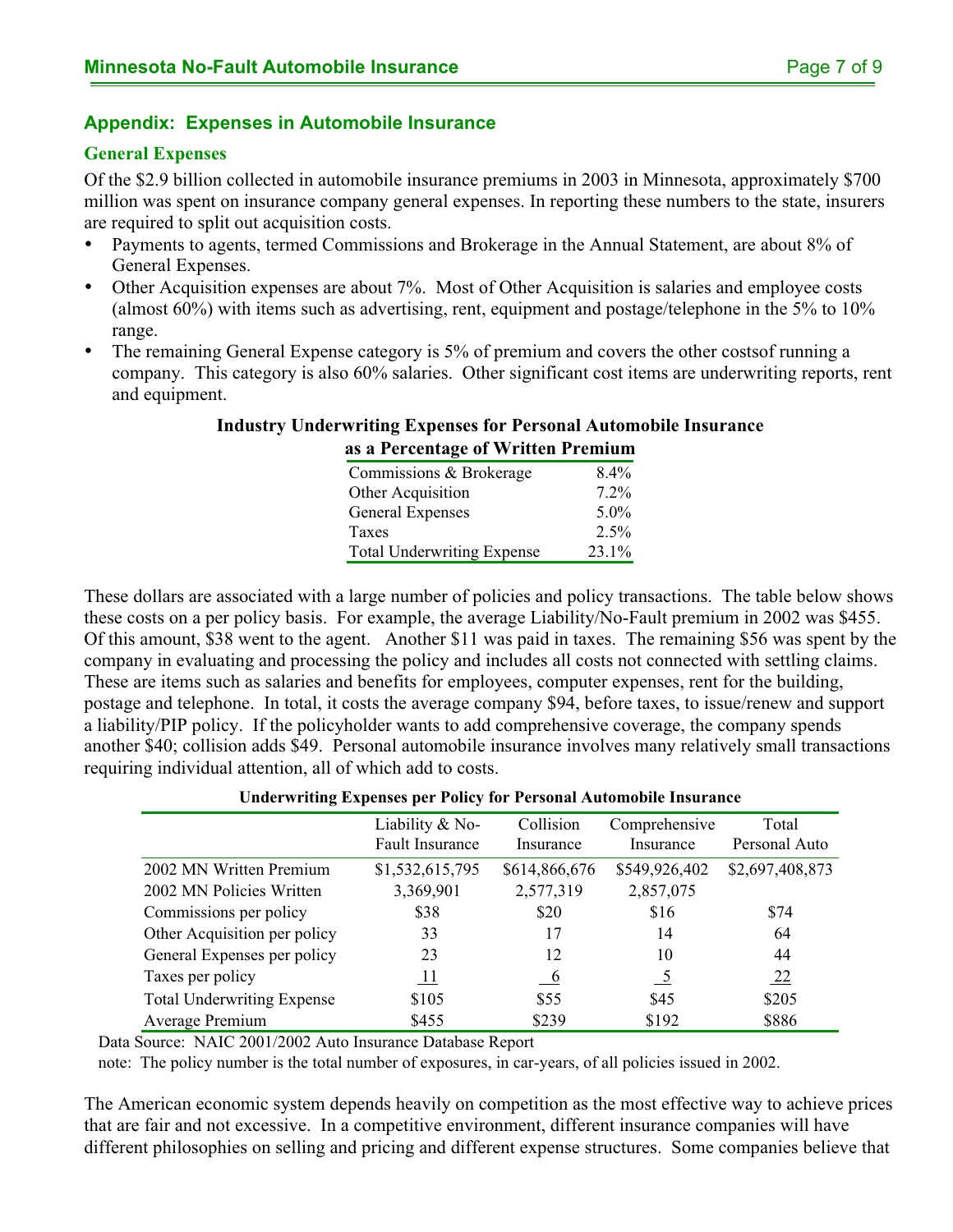if more money is spent on choosing policyholders, then the claims costs will be reduced. Some companies write very selectively. Other companies try to write a variety of policyholders but will price based on different driver and/or automobile characteristics. For example, USAA Casualty Insurance Company has a personal automobile liability expense ratio of 13.4%, one of the lowest in the industry. This company sells direct to the policyholder, eliminating agent costs, and only writes members of the military community and their families. This approach has been very successful for them, but obviously would not work for all carriers. The table below shows the countrywide expense costs of the major personal auto insurance writers in Minnesota.

| <b>Countrywide Expense Ratios for Private Passenger Auto Liability</b> |                                         |                                 |                                               |                            |              |       |
|------------------------------------------------------------------------|-----------------------------------------|---------------------------------|-----------------------------------------------|----------------------------|--------------|-------|
|                                                                        | 2003 Written<br>Premium<br>in Minnesota | <b>Commissions</b><br>to Agents | Other<br><b>Acquisition</b><br><b>Expense</b> | General<br><b>Expenses</b> | <b>Taxes</b> | Total |
| Totals                                                                 | \$2,930,449,000                         | 8%                              | $7\%$                                         | $5\%$                      | $3\%$        | 23%   |
| Top 5 Writers in MN                                                    |                                         |                                 |                                               |                            |              |       |
| State Farm Mutual Auto                                                 | \$638,748,000                           | 8%                              | 10%                                           | 3%                         | $2\%$        | 22%   |
| American Family Mutual                                                 | 335,350,000                             | $11\%$                          | $5\%$                                         | 3%                         | $1\%$        | 20%   |
| Illinois Farmers                                                       | 260, 261, 000                           | $1\%$                           | 10%                                           | 6%                         | $4\%$        | 21%   |
| Progressive Northern                                                   | 149,672,000                             | $7\%$                           | $3\%$                                         | 8%                         | $2\%$        | 20%   |
| Allstate                                                               | 89,848,000                              | 12%                             | $5\%$                                         | $5\%$                      | $3\%$        | 25%   |

data source: NAIC Annual Statements and Best's Aggregates and Averages, 2004 Edition

#### **Loss Adjustment Expenses**

On average, insurance companies have spent 13% of the premium dollar on claims settlement. In Minnesota in 2003, that would be approximately \$380 million.

Loss adjustment expense (LAE) is the cost of settling claims. This can be internal company costs for salaries and overhead or payments to external legal counsel. Insurance companies report LAE in two categories, "Defense and Cost Containment" and "Adjusting and Other".

- "Defense and Cost Containment" (D&CC) expenses include defense, litigation and medical cost containment expenses, whether internal or external. Expenses for surveillance, litigation management and fees for appraisers, private investigators, hearing representatives and fraud investigators are included in addition to attorney fees. Other costs associated with engaging experts and fees for rehabilitation are also included.
- "Adjusting and Other" (A&O) is all other loss adjustment expense. These expenses include such items as fees of adjusters (but not if engaged in a contentious defense), attorney fees incurred in the determination of coverage, and fees for appraisers, private investigators and fraud investigators, if working in the capacity of an adjuster.

In personal auto, loss adjustment expenses are approximately 10% of premium for collision and comprehensive. There is not a great deal of litigation for these coverages. Of the 10% total, 9% pays for general claim settlement costs and 1% is for all litigation, internal and external.

Although the Senate Committee is particularly interested in No-Fault insurance, we do not have separate expense data for this coverage. No-Fault data is reported with Liability and Medical costs. For these coverages combined, general claim settlement costs are again about 10% of premium. However, the litigation costs are higher, totaling 5% of premium. Although we would expect that the litigation costs for No-Fault are less, there is no any data on that question.